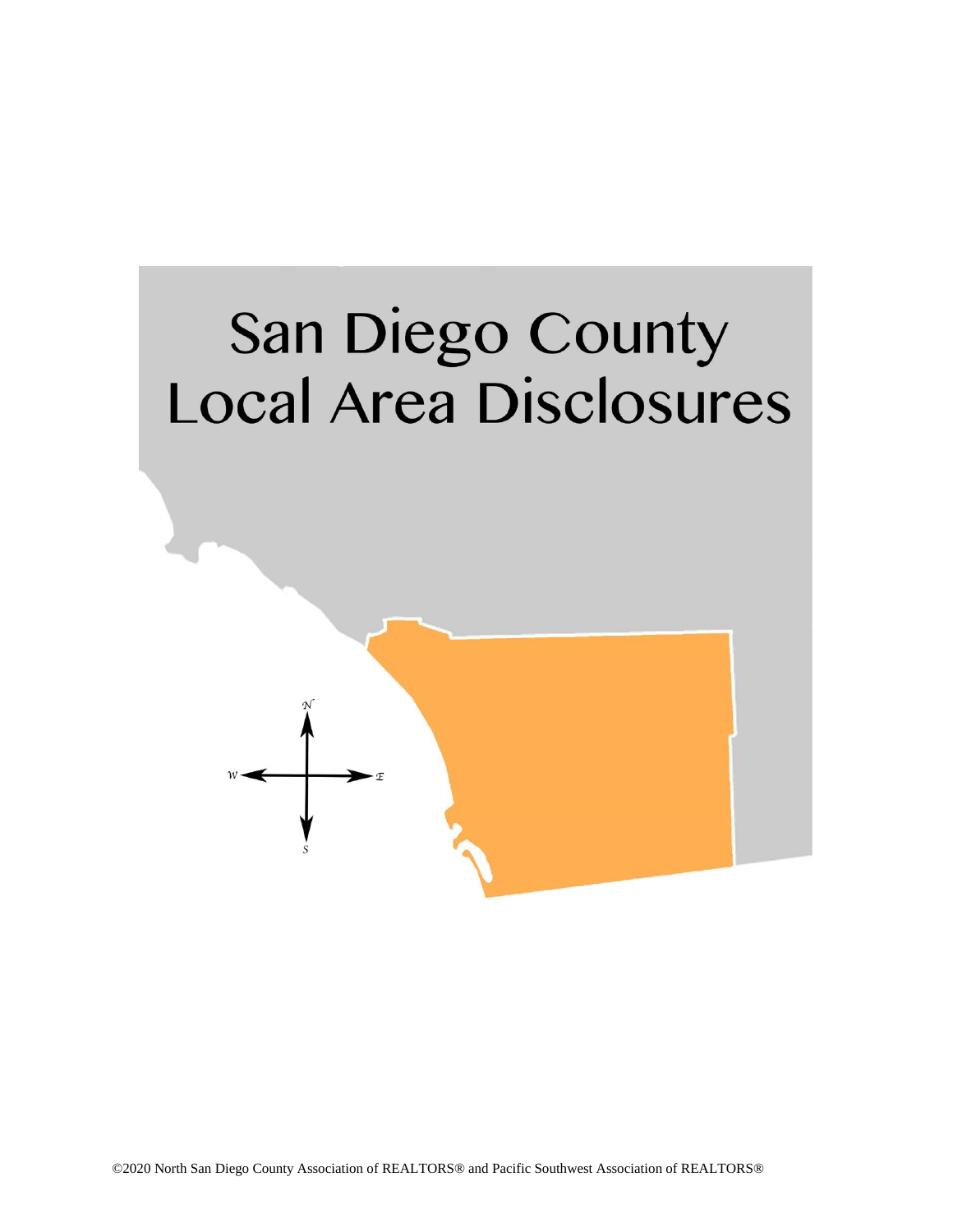# **INTRODUCTION**

#### PURPOSE OF DISCLOSURES AND IMPORTANT CONSIDERATIONS

These San Diego County Local Area Disclosures ("Disclosures") are intended to be reviewed by both the Buyer and Seller in addition to all other disclosures related to the real estate transaction, which include but are not limited to, the Statewide Buyer and Seller Advisory (Form SBSA from the California Association of REALTORS® ("C.A.R."). These Disclosures are not intended to eliminate a potential Buyer's duty to conduct physical inspections and further investigation of a property nor do these Disclosures alleviate a Seller or its agents from making the legally required disclosures for real estate transactions.

## MAP OF SAN DIEGO COUNTY

The cover page map outlines the various geographical areas of San Diego County which are discussed in these Disclosures. Please be advised that this map is not to scale and is provided for orientation purposes only.

## DISCLAIMERS:

**IMPORTANT CONSIDERATION: Please be advised that buyers are strongly encouraged to review and inspect all disclosures and to otherwise satisfy themselves with regard to the Disclosures contained in this document and any other condition of the property, during the inspection period under the purchase contract, prior to the removal of contingencies, and prior to Close of Escrow.** 

REALTORS® Associations: Please be advised that these Disclosures were prepared by the North San Diego County Association of REALTORS® and the Pacific Southwest Association of REALTORS® and their agents and employees. While these Disclosures have been approved by these Associations, the Associations make no representation or warranty as to the adequacy or the validity of these Disclosures in any real estate transaction and conditions may have changed since the information in these Disclosures was received by the Associations.

BROKERS: Please be advised that these Disclosures are made for informational purposes only and the Broker providing these Disclosures makes no representation or warranty as to the adequacy or the validity of these Disclosures in any real estate transaction, and the Broker assumes no legal responsibility for accuracy.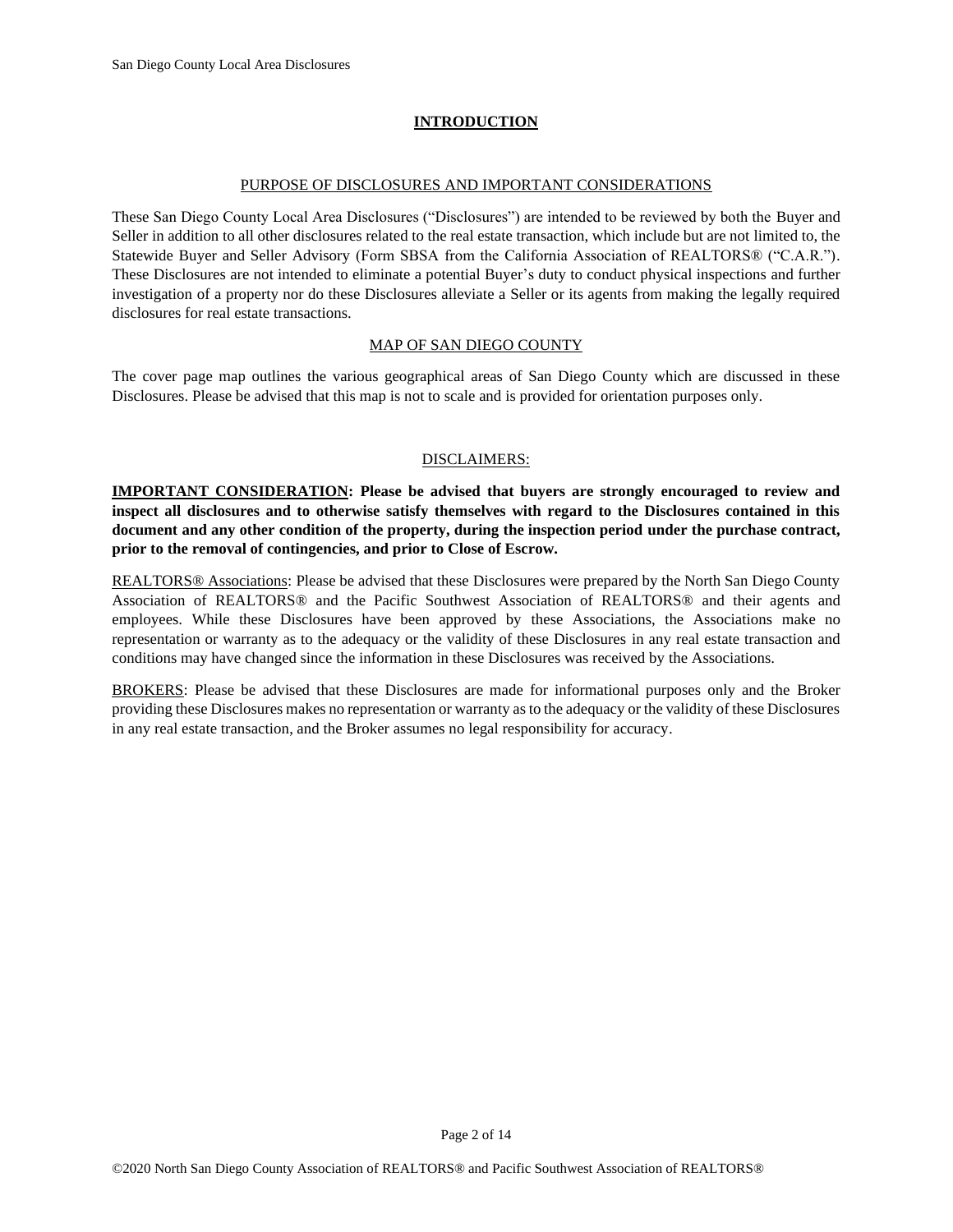| 1.       |      |  |
|----------|------|--|
| a.       |      |  |
| b.       |      |  |
| c.       |      |  |
| d.       |      |  |
| e.       |      |  |
| f.       |      |  |
| g.       |      |  |
| h.       |      |  |
| i.       |      |  |
| j.       |      |  |
| k.       |      |  |
| l.       |      |  |
| m.       |      |  |
| n.       |      |  |
| 0.       |      |  |
| p.       |      |  |
| q.       |      |  |
| r.       |      |  |
| s.       |      |  |
| t.       |      |  |
| u.       |      |  |
| v.       |      |  |
| 2.       |      |  |
| a.       |      |  |
| b.       |      |  |
| c.       |      |  |
| d.       |      |  |
| е.       |      |  |
| f.       |      |  |
|          |      |  |
| g.<br>h. |      |  |
| i.       |      |  |
| j.       |      |  |
| k.       |      |  |
| 1.       |      |  |
|          |      |  |
| m.       |      |  |
| n.       |      |  |
| 0.       |      |  |
| р.       |      |  |
| q.<br>3. |      |  |
|          |      |  |
| a.       |      |  |
|          | i.   |  |
|          | ii.  |  |
|          | iii. |  |
|          | iv.  |  |
| b.       |      |  |
|          | i.   |  |
|          | ii.  |  |
|          | iii. |  |
|          |      |  |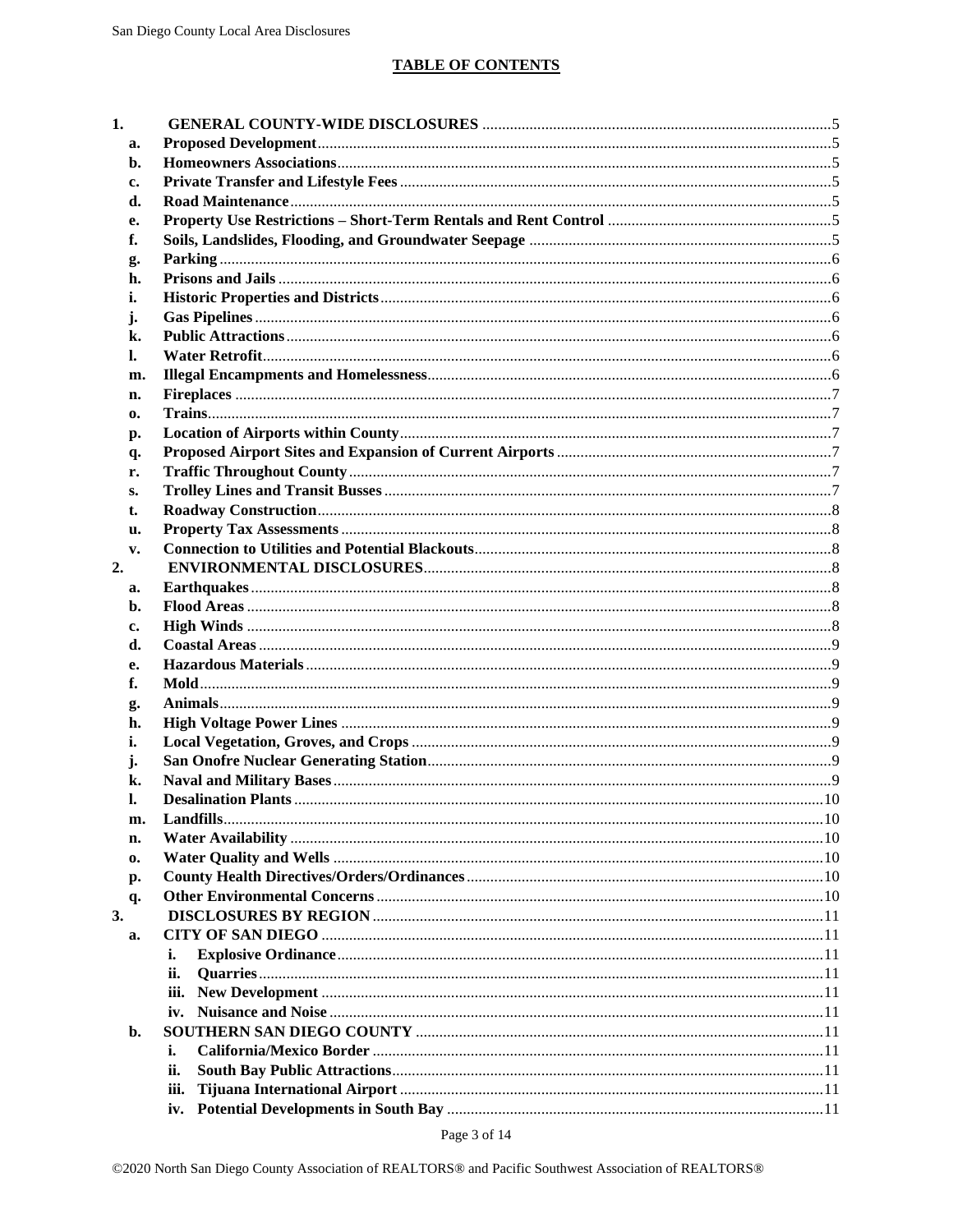| v. Fallbrook Public Utilities District and Rainbow Municipal Water District 12 |
|--------------------------------------------------------------------------------|
|                                                                                |
|                                                                                |
|                                                                                |
|                                                                                |
|                                                                                |
|                                                                                |
|                                                                                |
|                                                                                |
|                                                                                |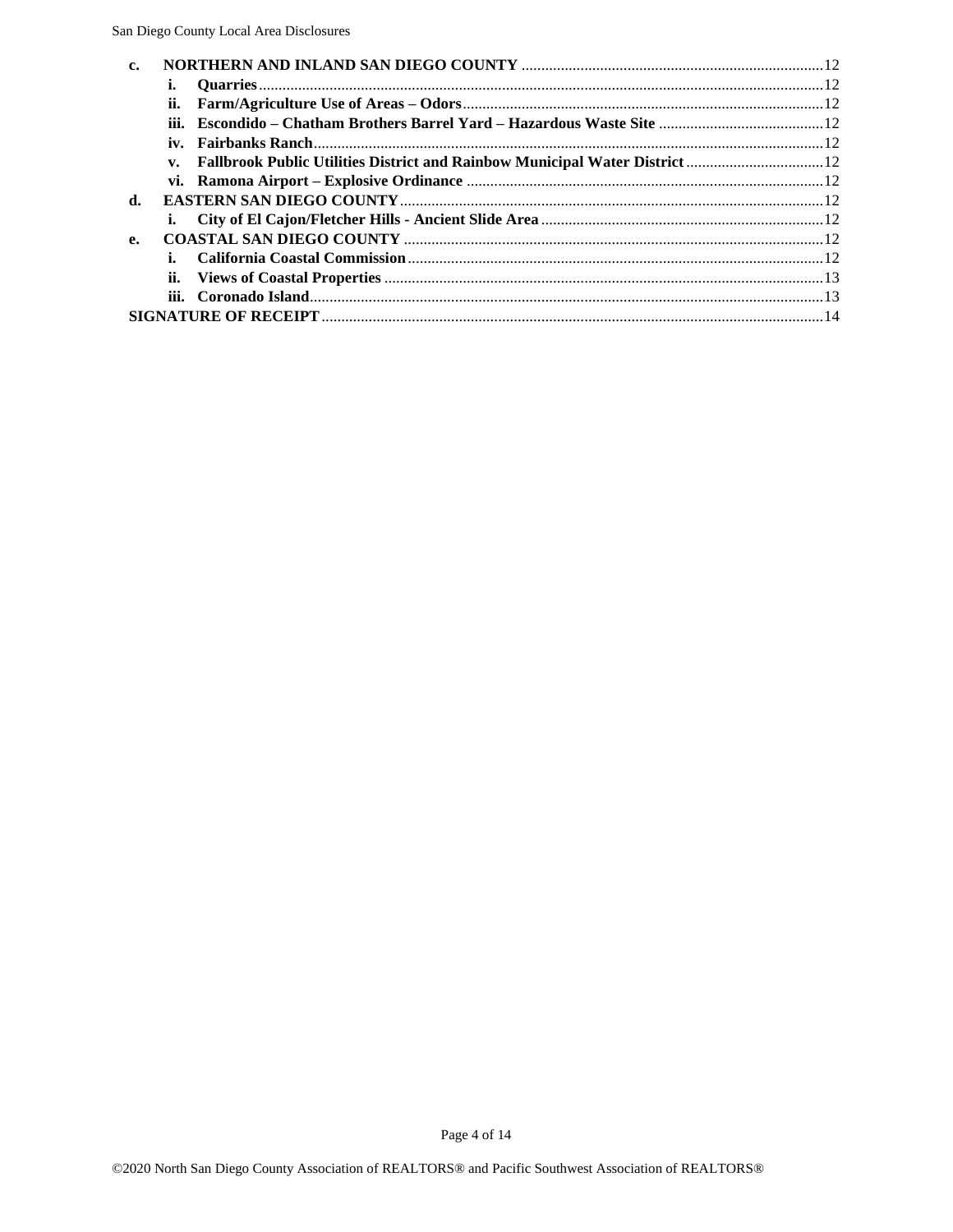# **DISCLOSURES**

## <span id="page-4-0"></span>**1. GENERAL COUNTY-WIDE DISCLOSURES**

## **a. Proposed Development**

<span id="page-4-1"></span>Please be advised this is a disclosure that San Diego County is regularly undergoing various residential and commercial development projects. While certain development projects are identified in these Disclosures pursuant to their region, these disclosures are in no way a comprehensive list of all current development projects in San Diego County. Buyers and Sellers are encouraged to investigate all potential development in relation to the property with the applicable authorities.

## **b. Homeowners Associations**

<span id="page-4-2"></span>Please be advised this is a disclosure that a property may be subject to mandatory membership to one or possibly several homeowners' associations ("HOAs"). HOAs may charge mandatory membership dues and may, per its By-laws and/or Conditions, Covenants, and Restrictions, and may restrict the use and development of a property. Membership dues may be charged on a monthly, quarterly or annual basis. It is recommended that all potential buyers carefully review all HOA By-laws and/or Conditions, Covenants, and Restrictions with a legal professional.

## **c. Private Transfer and Lifestyle Fees**

<span id="page-4-3"></span>Please be advised this is a disclosure that certain HOAs in San Diego County may charge a lifestyle fee on the sale of any property within that specific development. Lifestyle fees vary by development and are subject to change. Lifestyle fees are typically a percentage of the sales price of a property. These fees could affect a potential buyer's ability to obtain financing. All prospective buyers are encouraged to contact the applicable HOA to discuss any potential lifestyle or other private transfer fees.

## **d. Road Maintenance**

<span id="page-4-4"></span>Please be advised that this is a disclosure that many properties and/or developments throughout San Diego County may be subject to road maintenance agreements or other forms of shared expense agreements. If a property is subject to such an agreement, a buyer may be responsible for a shared portion of regular maintenance fees private roads or other items. Buyers are advised to investigate the existence of any such agreement with the necessary government, municipal, or association entities.

## **e. Property Use Restrictions – Short-Term Rentals and Rent Control**

<span id="page-4-5"></span>Please be advised this is a disclosure that San Diego County and/or multiple cities within the County restrict, or are contemplating restricting, short-term and vacation rentals of residential properties. Restrictions may include renting homes on VBRO, AirBNB, Craigslist, and other short-term rental websites. Additionally, properties within the immediate surrounding area of the property at issue may be used as short-term or vacation rentals, whether or not in compliance with existing restrictions within that community. All prospective buyers are encouraged to investigate local restrictions on rentals and applicable use in the surrounding area. Please also be advised that there are numerous statewide and local proposals to enact rent control restrictions/regulations, which may limit the amount a landlord may charge a tenant for rent. Buyers are advised to investigate these issues with the applicable city, county entity for the property as well as the necessary professionals. Brokers and agents are not making any representation that any property can be used as a short-term or vacation rental or is, or is not, subject to rent control restrictions/regulations.

## **f. Soils, Landslides, Flooding, and Groundwater Seepage**

<span id="page-4-6"></span>Please be advised this is a disclosure that real estate in San Diego County is subject to subsidence, erosion, settling, slippage, earthquakes, and other movement of property. Additionally, a property may be constructed on fill or improperly compacted soils. This can result in inadequate drainage and damage to the property, including structural problems. Additionally, San Diego County is known for expansive soils conditions. There are also areas of the County that are subject to groundwater seepage. It is recommended that all prospective buyers consult with a civil or geotechnical engineer for any and all issues relating to soil stability, grading, compaction, drainage, and other soilrelated conditions.

Please also be advised that San Diego County has variable climate and water conditions, which results in many areas being susceptible to flash flooding and drainage issues. Drainage issues may include, but are not limited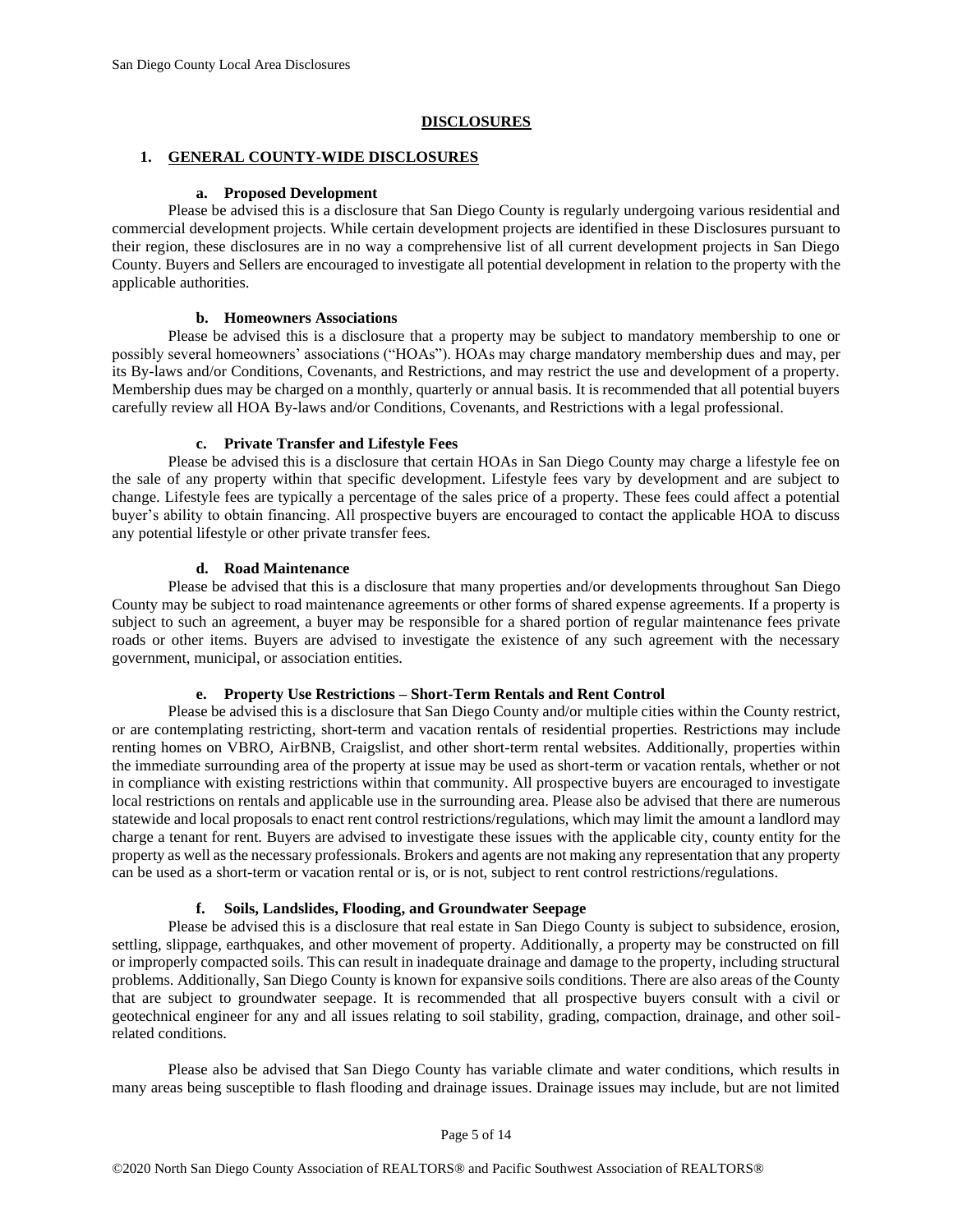to, water runoff from roofs, neighboring properties, or streets. Buyers are urged, regardless of location of the property, to research the potential of flooding and the drainage of any given property.

Please also be advised that areas in San Diego County may be subject to landslides. Such designations may restrict development and require geological investigations. Please contact the appropriate government authority in your area to determine if you are impacted by any such designation. More information can be found here: [www.conservation.ca.gov/cgs/Pages/Index.aspx.](http://www.conservation.ca.gov/cgs/Pages/Index.aspx)

#### **g. Parking**

<span id="page-5-0"></span>Please be advised this is a disclosure that certain cities and municipalities restrict on-street parking in both residential and commercial neighborhoods. Additionally, some neighborhoods have limited street parking. Additionally, certain condominium and other planned communities may include a parking stall as part of the property purchase while others assign a parking stall separately. It is recommended that buyers investigate any potential parking issue that may impact their purchase of a property.

## **h. Prisons and Jails**

<span id="page-5-1"></span>Please be advised this is a disclosure that San Diego County has several jails, prisons, detention centers, and work camps located within the County. Such facilities may undergo expansion at any given time. Buyers are encouraged to research the locations of these facilities in relation to any potential property purchase to evaluate the potential impact upon the value or desirability of any given property.

## **i. Historic Properties and Districts**

<span id="page-5-2"></span>Please be advised this is a disclosure that San Diego County has a number of historical districts established that may restrict whether properties within its district may be modified or developed. Municipalities may have historical resource ordinances which may also restrict demolition or modification of certain properties, whether or not they are located within a historical district. Individual properties may also have different state and federal designations which have varying restrictions and benefits. Prospective buyers should contact their Municipality's planning department to determine whether or not a property is impacted by such ordinances or district membership.

## **j. Gas Pipelines**

<span id="page-5-3"></span>Please be advised this is a disclosure that San Diego County has various underground pipelines transmitting crude petroleum, natural gas, gasoline, ethanol, and other fuels. Additionally, all homes which use natural gas are connected to an underground gas distribution pipeline network. More information may be obtained from natural hazard disclosure providers as well as the National Pipeline Mapping System: [www.npms.phmsa.dot.gov/,](http://www.npms.phmsa.dot.gov/) and San Diego Gas & Electric[: www.sdge.com/.](http://www.sdge.com/)

#### **k. Public Attractions**

<span id="page-5-4"></span>Please be advised this is a disclosure that San Diego County is home to numerous public attractions, such as SeaWorld, SDCCU Stadium, Del Mar Fairgrounds, Belmont Park, Petco Park, San Diego Zoo, Balboa Park, San Diego Wild Animal Park, Legoland, North Island Credit Union Amphitheatre, Pechanga Arena San Diego, Aquatica San Diego Waterpark, Barona Raceway (Ramona), as well as numerous other amphitheaters, parks, resorts, casinos, beaches, golf courses and other venues. Properties in these areas may be affected by traffic and noise which may be of concern to some buyers. Additionally, such attractions may be subject to closures for various reasons, both temporary and permanent in nature. Buyers are advised to investigate all attractions near property.

#### **l. Water Retrofit**

<span id="page-5-5"></span>Please be advised this is a disclosure that areas within San Diego County, which include, but are not limited to, the City of San Diego and Del Mar, and the state of California require certain installations of water conservation devices, such as low-flow toilets, sinks, and shower heads upon the sale or transfer of a property. It is your duty to investigate whether these requirements exist for your potential property purchase and to ensure that such requirements are met. Certificates of compliance may be obtained from the applicable authority.

## **m. Illegal Encampments and Homelessness**

<span id="page-5-6"></span>Please be advised this is a disclosure that there are numerous illegal encampments and other areas with concentrated homelessness located throughout San Diego County. Given the nature of the issue, such encampments and concentrated homeless areas are often located in urban environments, surrounding locations with homeless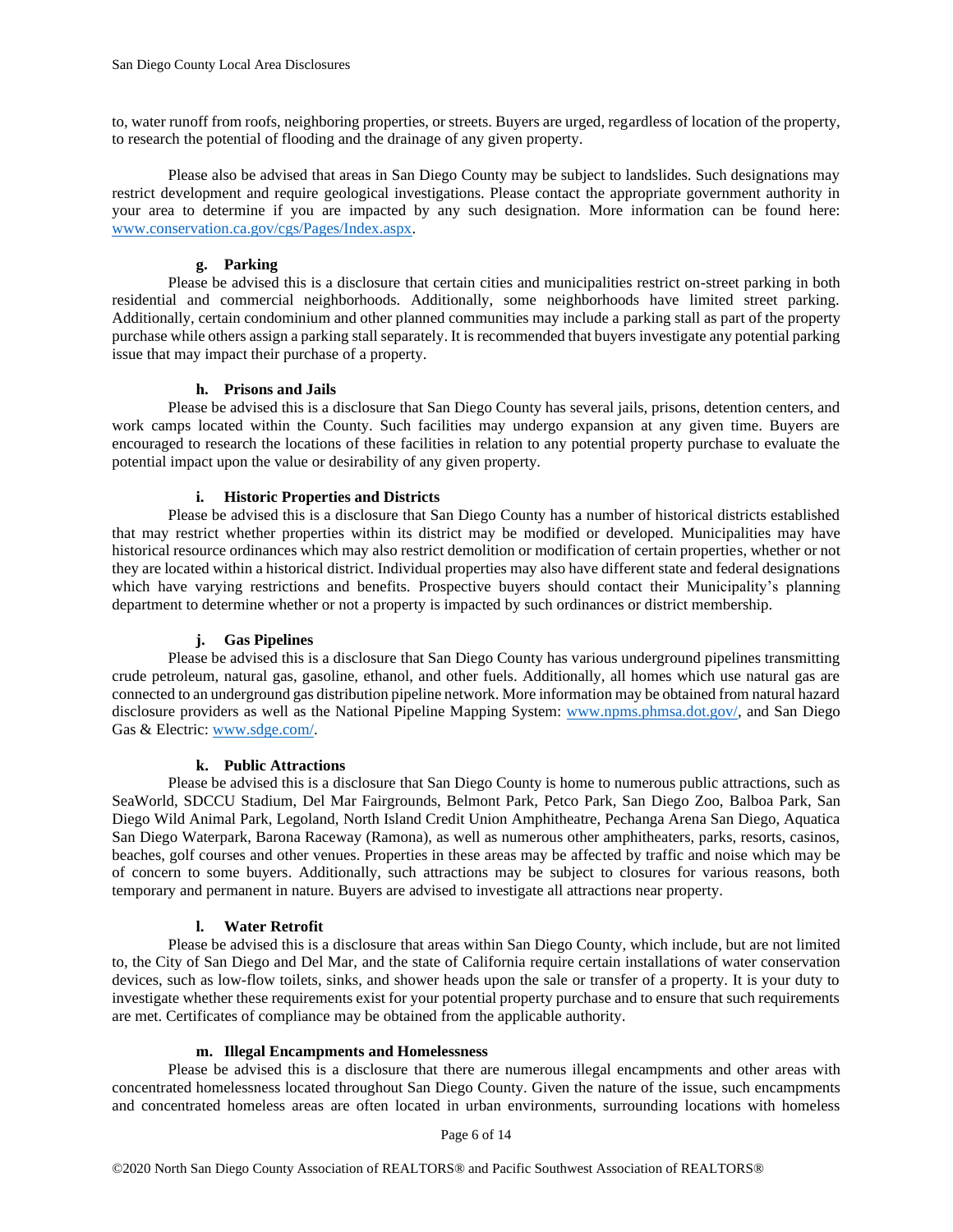services (including tent facilities in the City of San Diego), in parks, canyon areas, under bridges or in other somewhat secluded areas. Moreover, given their transient nature, illegal encampments and areas of concentrated homelessness, often move frequently. Prospective buyers should investigate potential illegal encampments and areas of concentrated homelessness in their area.

#### **n. Fireplaces**

<span id="page-6-0"></span>Please be advised this is a disclosure that many homes through San Diego County contain Rampart General fireplaces, which are prone to cracking. Repairs for such fireplaces are difficult and expensive and replacement may be required. Buyers are encouraged to have all fireplaces inspected.

## **o. Trains**

<span id="page-6-1"></span>Please be advised this is a disclosure that San Diego County has many trains and train tracks throughout the County. While many commercial passenger trains limit their hours of operation, there are commercial shipping trains that will operate throughout the County at all hours of the day and night. Such train operations may create noise and exacerbate traffic conditions in certain areas. Potential buyers are encouraged to research the proximity of train tracks and train stations to the property and to observe train traffic during hours of operation which at times could be in the middle of the night.

# **p. Location of Airports within County**

<span id="page-6-2"></span>Please be advised this is a disclosure that there are several civilian and military airports/airfields in San Diego County. These include but are not limited to: i) San Diego International Airport, ii) Borrego Valley Airport, iii) Gillespie Field, iv) Brown Field, v) Montgomery Field, vi) Oceanside Municipal, vii) Ocotillo, viii) Ramona, ix) Agua Caliente Springs, x) Fallbrook Airpark, xi) Jacumba, xii) Marine Corps Air Station – Miramar, xiii) Marine Corps Base Camp Pendleton, xiv) McClellan-Palomar, and xv) Naval Air Station North Island. These areas and possibly others are subject to aircraft noise, including helicopter noise.

Please also be advised that properties may be located under flight paths. While various commercial airports, such as San Diego International Airport, enforce "no fly" hours to avoid aircraft noise emissions at certain times, private and military airports/airfields do not have such restrictions on flight times. For example, the Marine Corps Air Station – Miramar regularly has helicopters flying between the station and Camp Pendleton. These flights may occur during both daytime and nighttime hours, seven days a week. Potential Buyers are advised to research the proximity of any property to a public, private, or military airport/airfield.

## **q. Proposed Airport Sites and Expansion of Current Airports**

<span id="page-6-3"></span>Please be advised this is a disclosure that several areas in San Diego County have, or may be, proposed as potential airport sites. Additionally, please be advised that the future plans for San Diego International Airport and other local airports are uncertain. It is possible that there may be future expansion or construction. More information regarding the potential expansion of San Diego International Airport and other potential airport developments, such as the expansion of the Carlsbad McClellan-Palomar Airport, may be found at the San Diego International Airport site at [www.san.org/Airport-Projects](http://www.san.org/Airport-Projects) and at the San Diego Association of Governments ("SANDAG") website at [www.sandag.org.](http://www.sandag.org/)

## **r. Traffic Throughout County**

<span id="page-6-4"></span>Please be advised this is a disclosure that San Diego County experiences roadway traffic throughout the County. Some areas in particular may experience heavy traffic due to their proximity to naval or military bases, public attractions such as sporting and concert venues, and the coast, amongst other locales. The Caltrans website, [dot.ca.gov/,](https://dot.ca.gov/) contains information regarding road closures, upcoming projects, as well as traffic.

#### **s. Trolley Lines and Transit Busses**

<span id="page-6-5"></span>Please be advised this is a disclosure that the San Diego Metropolitan Transit System ("MTS") operates various bus and trolley lines throughout the county. More information regarding the MTS schedule and maps, please visit: [www.sdmts.com.](http://www.sdmts.com/)

Similarly, the North County Transit District ("NCTD") also operates various bus lines throughout North San Diego County. More information regarding the NCTD bus line schedule and maps, please visit: [www.gonctd.com.](http://www.gonctd.com/)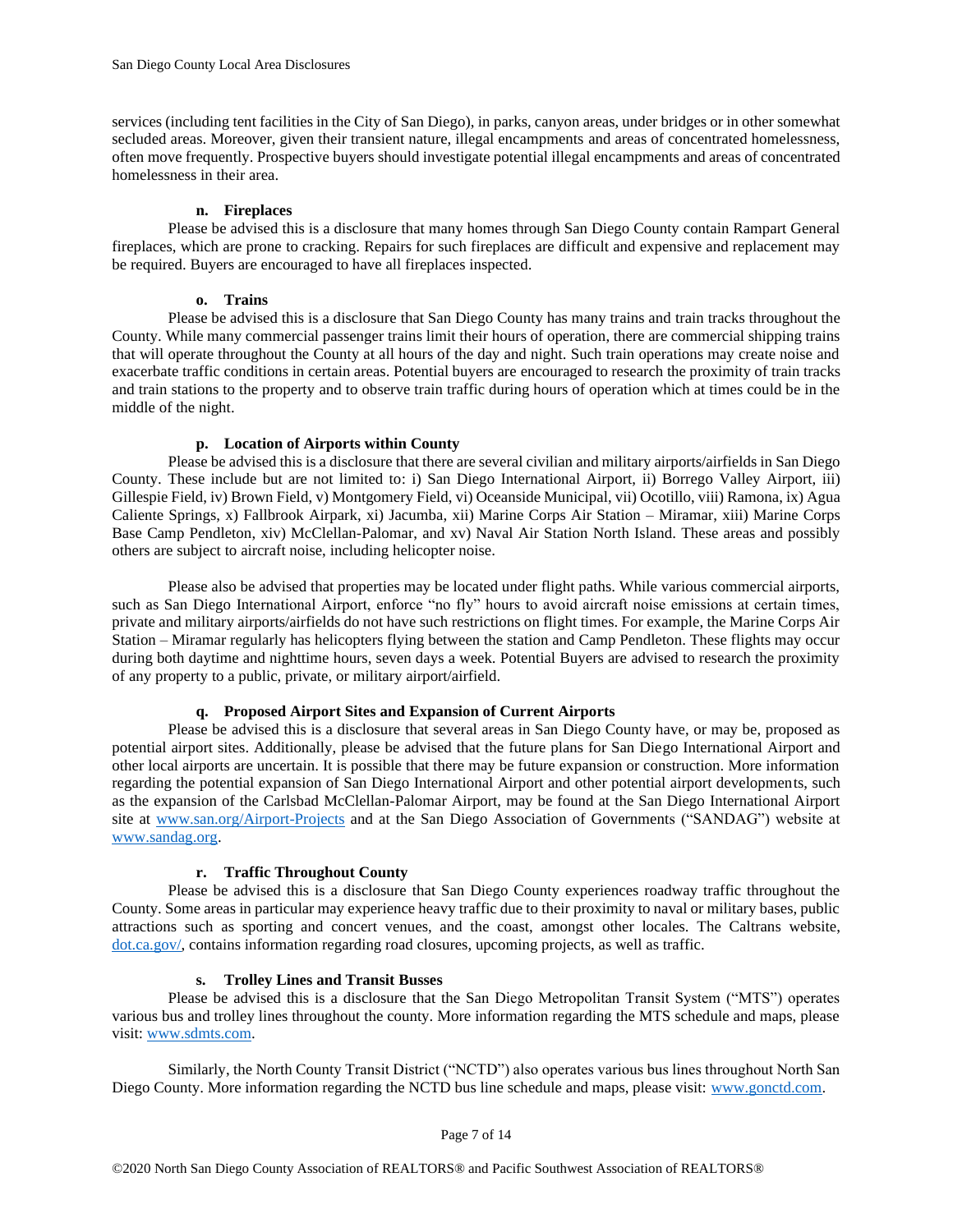Please be advised that at any given time, MTS and NCTD may have several proposed routes pending approval and construction, including the Mid-Coast Trolley Expansion, which is scheduled to be completed in 2021. For upto-date information regarding propose route expansions for MTS and NCTD, please check the above-referenced websites as well as the planning department websites for your specific city.

## **t. Roadway Construction**

<span id="page-7-0"></span>Please be advised this is a disclosure that the property may be in an area where local and state public authorities are completing various transportation projects. Plans and locations of such projects are regularly subject to change. It is recommended that the buyer review all CalTrans, city or county websites for additional information. For the most up to date information regarding state-sponsored road projects, please review the CalTrans website at [www.caltrans.com.](http://www.caltrans.com/)

## **u. Property Tax Assessments**

<span id="page-7-1"></span>Please be advised this is a disclosure that real estate taxes and other assessments may be imposed upon property based upon location within certain geographical locations. Assessments may include HOA fees, Mello Roos, School Bonds, and Special Districts (including, Infrastructure Financing, Community Services, Water, Fire Protection, Flood Control, Healthcare, Irrigation, Lighting, Maintenance, Metropolitan Water, Municipal Water, Miscellaneous, Public Utility, School, and other districts). For up-to-date information regarding potential financial obligations from property assessments, please contact the San Diego County Tax Assessor at: [www.sdttc.com.](http://www.sdttc.com/)

## **v. Connection to Utilities and Potential Blackouts**

<span id="page-7-2"></span>Please be advised this is a disclosure that numerous properties, particularly in more rural areas of the County, are not connected to natural gas lines, and generally, use propane tanks or some other source of fuel to provide energy for the home. Additionally, some properties, regardless of location, may not have connections to electricity, water, telephone lines, or high-speed internet. Buyers are advised to determine all utility connections that service the property and sources of fuel that are available. Various districts or municipalities may assess buyers for past due fees through escrow. These fees could include water, sewer, gas, electric or other utilities. Prospective buyers should verify past due utilities by contacting the particular local utilities. Additionally, if all utilities do not currently serve the property, Buyer to verify the availability and costs required to serve the property directly from the utility companies or public agencies involved.

Please also be advised that San Diego County experiences high winds and dry conditions that, in the past, have caused power lines to be downed, resulting in wild fires and other damage to property. As a result, utilities may institute blackouts in areas of the County, impacting the use of the property. Buyer is advised to investigate the likelihood of, and potential impacts of, blackout conditions at the property.

## <span id="page-7-3"></span>**2. ENVIRONMENTAL DISCLOSURES**

#### **a. Earthquakes**

<span id="page-7-4"></span>Please be advised this is a disclosure that San Diego County has experienced earthquakes in the past and will likely experience more earthquakes in the future. Property damage caused by earthquakes is not always visible and or discoverable by agents, brokers, or potential buyers during an inspection or walkthrough of a property. Inspection by a licensed professional is recommended to determine the structural integrity of any given property. For more information, please review your Statewide Buyer and Seller Advisory provided by your agent and/or broker.

#### **b. Flood Areas**

<span id="page-7-5"></span>Please be advised this is a disclosure that certain San Diego County properties may be subject to flooding. It is recommended that seller review any and all Natural Hazard Disclosures provided. It is also recommended that seller consult flood maps provided by the San Diego County Department of Public Works and the Federal Emergency Management Agency ("FEMA") at: www.sandiegocounty.gov/content/sdc/dpw/flood/flood fema\_insurance.html. Such flooding may affect the value of the property and result in damage, leaks, and embankment erosion, amongst other issues.

#### **c. High Winds**

<span id="page-7-6"></span>Please be advised this is a disclosure that from time to time, areas in San Diego County are subject to high winds. High winds may result in damage to a property, including but not limited to, falling trees and debris, roof

Page 8 of 14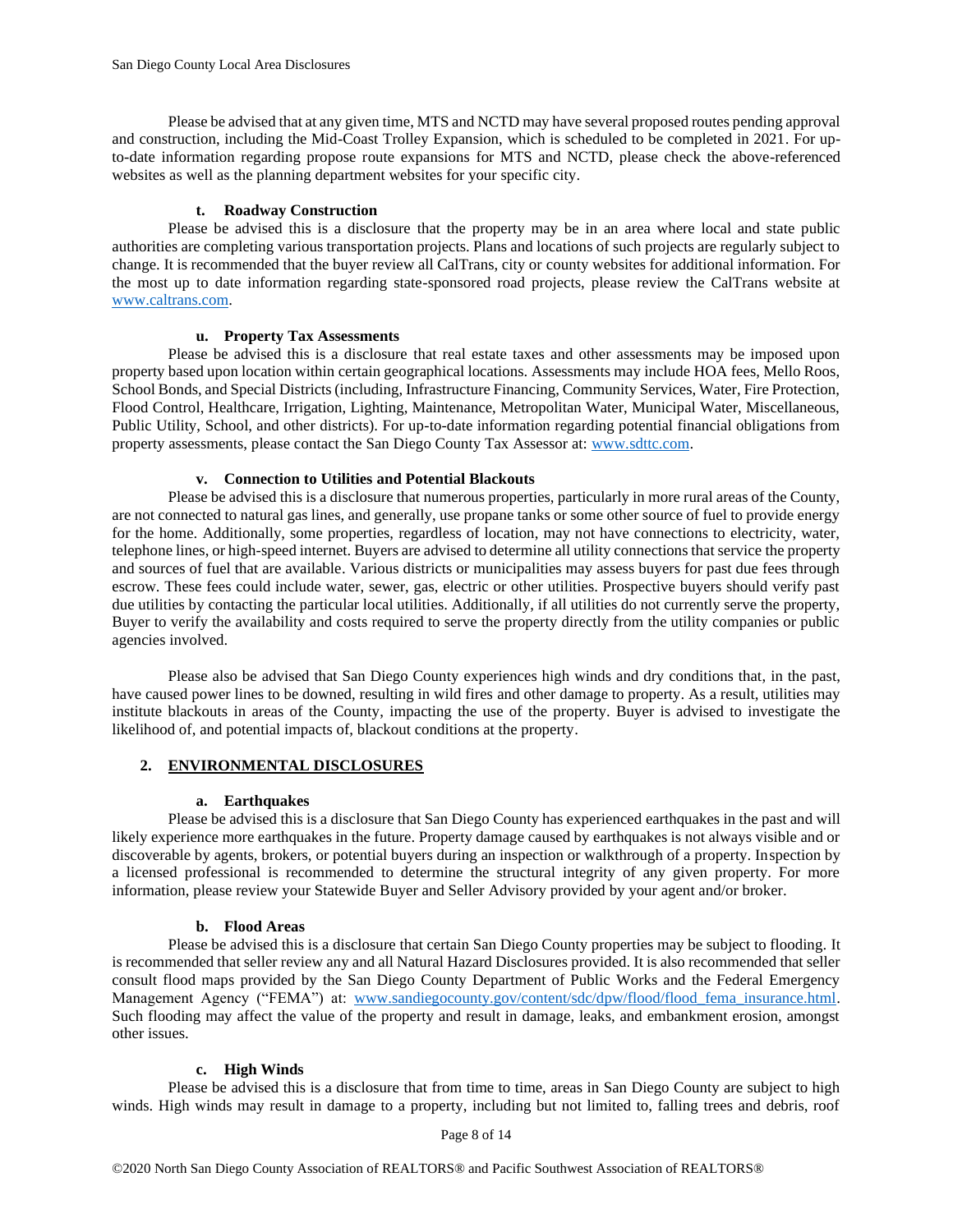damage, and flying dust and debris. Additionally, areas such as Borrego Springs may suffer from odors which are transmitted from the Salton Sea area during high wind events.

## **d. Coastal Areas**

<span id="page-8-0"></span>Please be advised this is a disclosure that properties located in coastal areas and/or on coastal cliffs may suffer from erosion and damages. Soil and geological stability may impact the value of the property and the ability to build. Buyers are advised to have an expert inspect such properties.

## **e. Hazardous Materials**

<span id="page-8-1"></span>Please be advised this is a disclosure that any given property may contain hazardous materials. This may include but is not limited to, lead, formaldehyde, asbestos, radon, and/or a substance known in the press as "Chinese drywall" (for homes built between 2003 and 2008). In addition, it is possible that hazardous materials (paints, insecticides, etc.) may remain on the property after purchase. Such materials may require removal and disclosure by a professional.

## **f. Mold**

<span id="page-8-2"></span>Please be advised this is a disclosure that properties may have mold, mildew, fungi, or other living organisms present. Such organisms may cause health problems. Such organisms may or may not be visible during a walkthrough or even during a home inspection by a professional home inspector. It is recommended to have the property inspected and or tested by an appropriate environmental expert. More information regarding the health risks associated with mold and other living organisms may be found at the following websites: United States Environmental Protection Agency: [www.epa.gov/mold](http://www.epa.gov/mold) | California Department of Public Health: [www.cdph.ca.gov/Programs/CCDPHP/DEODC/EHLB/IAQ/Pages/Mold-FAQs.aspx.](http://www.cdph.ca.gov/Programs/CCDPHP/DEODC/EHLB/IAQ/Pages/Mold-FAQs.aspx)

## **g. Animals**

<span id="page-8-3"></span>Please be advised this is a disclosure that any given San Diego County property may be inhabited or infested with various pests and animals. Such animals may include rodents, rabbits, coyotes, snakes, lizards, other reptiles, bears, bobcats, and mountain lions. Pests may include termites, bees, flies, mosquitos, ants, wasps, etc. Please also note that certain areas in San Diego County may be inhabited by both domestic and farm animals. Lastly, please note that any given property may have had certain domestic animals reside within it in the past. Please consult with the appropriate professional for more information regarding the effect, if any, that animals and pests may have on the property.

## **h. High Voltage Power Lines**

<span id="page-8-4"></span>Please be advised this is a disclosure that San Diego County has several high voltage power lines throughout the County. Potential buyers are encouraged to research the proximity of any potential property to such power lines as it may affect the value of the property. More information may be found at: [www.sdge.com.](http://www.sdge.com/)

## **i. Local Vegetation, Groves, and Crops**

<span id="page-8-5"></span>Please be advised this is a disclosure that both commercial and private agricultural areas throughout the County may use both land and air insecticide spraying to protect its crops. Potential buyers are advised that these insecticides may impact surrounding properties. Please also be advised that certain properties in San Diego County may contain groves, crops, or vegetation which carry economic value. Buyers are advised to seek an appraisal and advice from qualified professionals as to the value of such items as well as the cost to maintain any such crops or groves.

## **j. San Onofre Nuclear Generating Station**

<span id="page-8-6"></span>Please be advised this is a disclosure that the San Onofre Nuclear Generating Station, located on Camp Pendleton, near the coast of the San Diego County/Orange County line, is an inactive nuclear power plant which contains two nuclear power generators and stores radioactive waste. The station is still in its decommission process, which will take several years to complete. More information may be found at the United States Nuclear Regulatory Commission at: [www.nrc.gov.](http://www.nrc.gov/)

## **k. Naval and Military Bases**

<span id="page-8-7"></span>Please be advised this is a disclosure that San Diego County is home to several naval and military bases, including but not limited to, Marine Corps Air Station - Miramar, Camp Pendleton, North Island Naval Station, Naval

Page 9 of 14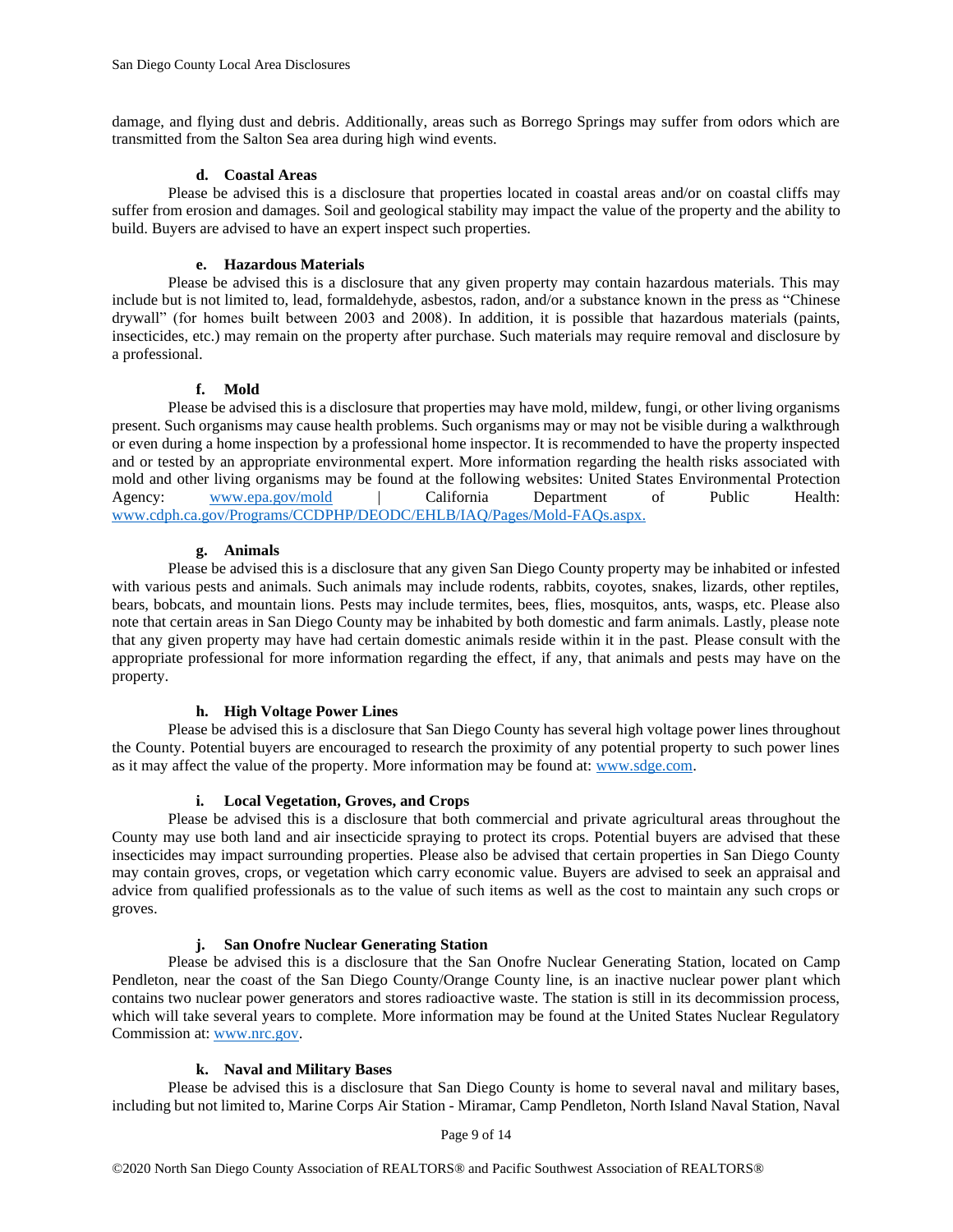Amphibious Base Coronado, 32nd Street Naval Station, Outlying Landing Field – Imperial Beach, the Naval Weapons Station -Fallbrook, and the Point Loma Submarine Base. In addition to potential noise pollution and traffic in these areas, it is possible that naval vessels and bases in these areas may be nuclear powered and/or carry nuclear weapons. Such military bases may also contain other military ordinance or other hazardous materials. Additionally, such military bases, including Camp Pendleton, regularly conduct training exercises that may include live artillery fire and the detonation of military ordinance. Noises from these training exercises may be heard in North San Diego County. Lastly, please be advised that these facilities may be expanded at any given time. Buyer should conduct all necessary investigation into the implications of the proximity of any property to such facilities.

## **l. Desalination Plants**

<span id="page-9-0"></span>Please be advised this is a disclosure that a desalination plant is located in Carlsbad, California and provides water in the County. It is possible that San Diego County may erect more desalination plants in the future. Proximity to such venues may affect property values.

## **m. Landfills**

<span id="page-9-1"></span>Please be advised this is a disclosure that there are several operating landfills in San Diego County, including but not limited to, the Miramar Landfill, Otay Landfill, Borrego Landfill, and the Sycamore Landfill. Additionally, there are several closed landfill sites and former refuse disposal stations. Buyers are advised to review the proximity of any such sites in relation to the property as proximity to such areas may affect property values. Please review the San Diego County website at [www.sandiego.gov](http://www.sandiego.gov/) for more details.

## **n. Water Availability**

<span id="page-9-2"></span>Please be advised this is a disclosure that Southern California has suffered from many years of drought that may have a significant impact on the availability and cost of water service to property owners. Buyer is strongly encouraged to contact the local water district that services the subject property to verify the cost of current water service, the financial condition of the district, and any contemplated or proposed restrictions to future service.

## **o. Water Quality and Wells**

<span id="page-9-3"></span>Please be advised this is a disclosure that the quality of water available on at a particular property often varies by region and by individual property. Buyer is strongly encouraged to contact the local water district that services the subject property to obtain information regarding the water quality available at the property and to hire professionals to provide any environmental testing onsite. Furthermore, some properties in the County are serviced by wells located on the subject property or nearby. Buyer is advised to have an expert to inspect any wells for water output, quality, and possible contamination.

## **p. County Health Directives/Orders/Ordinances**

<span id="page-9-4"></span>Please be advised this is a disclosure that the County of San Diego or other governmental agencies may from time to time issue emergency orders relating to health and safety concerns due to infectious diseases or other widespread health hazards. Such orders may limit or inhibit the use of property after close of escrow. Buyers are advised to investigate all such orders with the County and/or applicable governmental agency.

#### **q. Other Environmental Concerns**

<span id="page-9-5"></span>Please be advised this is a disclosure that these Disclosures do not contain a full list of all possible environmental concerns that may affect a property. Other environmental concerns that may affect a property include, but are not limited to, electrical and magnetic fields, methane gas, private waste disposal systems, proximity to a County or city dump, contaminated soils or wells, local restrictions on property uses and development, preservation of Native American lands and artifacts as well as of local, endangered vegetation and possible wildlife. This list is not all inclusive and all potential buyers are advised to hire licensed professionals for all inspections and environmental testing.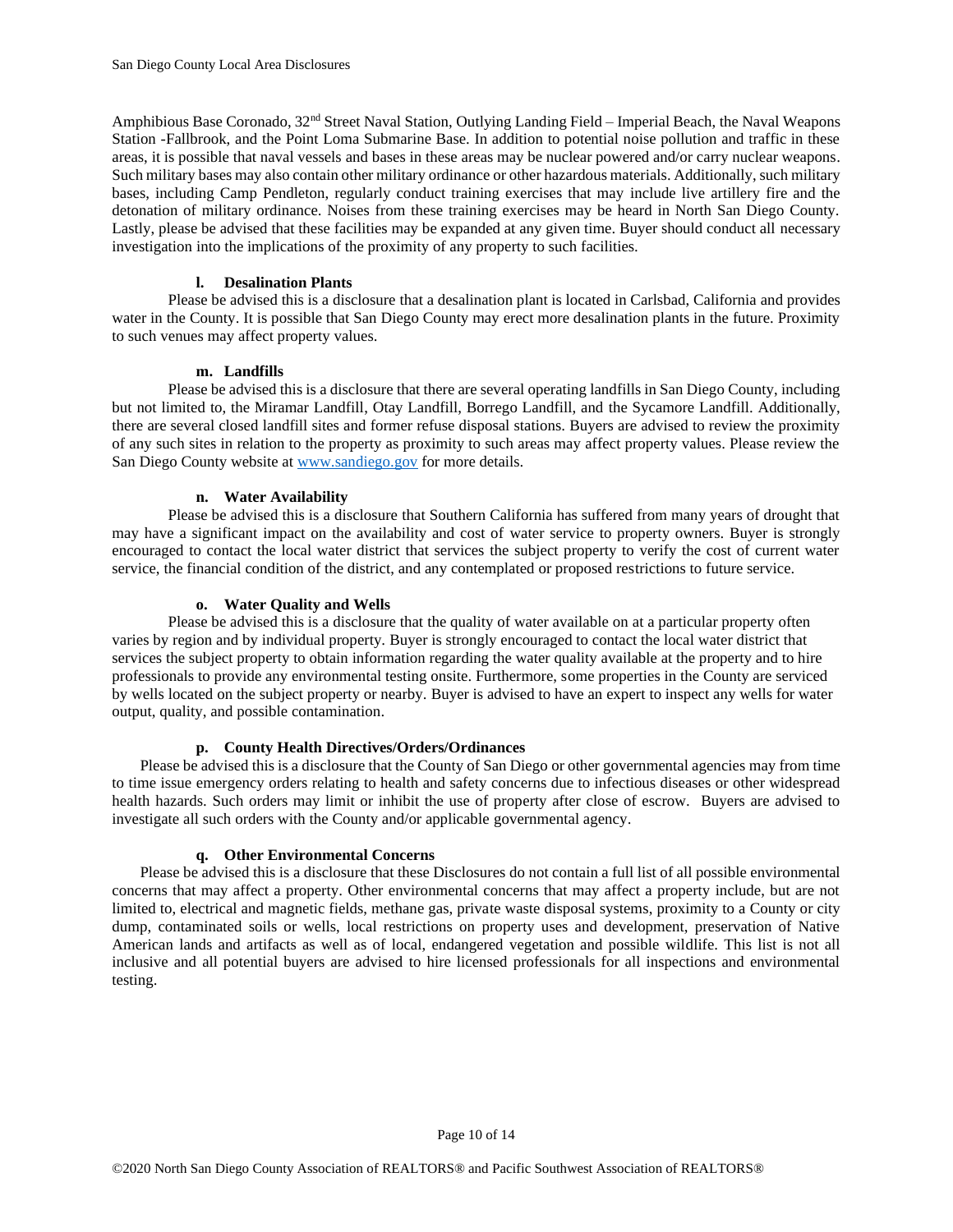# <span id="page-10-1"></span><span id="page-10-0"></span>**3. DISCLOSURES BY REGION**

#### **a. CITY OF SAN DIEGO**

## **i. Explosive Ordinance**

<span id="page-10-2"></span>Please be advised this is a disclosure that areas in the neighborhood of Tierrasanta and other neighboring communities may contain live, unexploded military ordinance due to the area's use as a military training base in World War II. While extensive cleanup efforts concluded in the area in 1994, caution is still required when traveling in the canyons and Mission Trails Park areas.

## **ii. Quarries**

<span id="page-10-3"></span>Please be advised this is a disclosure that there are several rock quarries in and around the City of San Diego, which may impact areas that include, but is not limited to, Canterbury Hills, El Dorado Greens, El Dorado Ridge, El Dorado Terrace, Monte De Oro, and Sunset Ridge. These areas may occasionally experience noise caused by quarry explosions.

## **iii. New Development**

<span id="page-10-4"></span>Please be advised this is a disclosure that the City of San Diego regularly undergoes new construction and other projects. As a result, there may be noise and traffic issues related to construction. Additionally, views may be affected by new buildings, trees, or other developments.

## **iv. Nuisance and Noise**

<span id="page-10-5"></span>Please be advised this is a disclosure that the City of San Diego, particularly in the more populated, urban areas, may be subject to noise from trains, trolleys, busses, events, as well as heavy traffic. Events in the area may include parades, sporting events and concerts at Petco Park or other locations downtown, and fireworks. Moreover, the downtown areas experience a high concentration of homeless and transient persons, and permanent and temporary homeless services are typically concentrated in those areas.

## **b. SOUTHERN SAN DIEGO COUNTY**

#### **i. California/Mexico Border**

<span id="page-10-7"></span><span id="page-10-6"></span>Please be advised this is a disclosure that South San Diego County may experience noise, water, and air pollution based upon its proximity to Mexico and the United States/Mexico border. For more information, please visit the San Diego County Air Pollution Control District website at [www.sdapcd.org/](http://www.sdapcd.org/) and the State of California San Diego Regional Water Quality Control Board website at [www.waterboards.ca.gov/sandiego/.](http://www.waterboards.ca.gov/sandiego/) Please also be advised that people may unlawfully cross the United States/Mexico border. For more information, please visit the U.S. Customs and Border Protection's San Diego Sector website at: [www.cbp.gov/border-security/along-us](http://www.cbp.gov/border-security/along-us-borders/border-patrol-sectors/san-diego-sector-california)[borders/border-patrol-sectors/san-diego-sector-california.](http://www.cbp.gov/border-security/along-us-borders/border-patrol-sectors/san-diego-sector-california)

#### **ii. South Bay Public Attractions**

<span id="page-10-8"></span>Please be advised this is a disclosure that South San Diego County is home to numerous entertainment venues, including but not limited to, the North Island Credit Union Amphitheatre Amphitheater and the Aquatica SeaWorld Water Park. Proximity to such venues may result in increased noise from concerts and events as well as traffic in those areas.

#### **iii. Tijuana International Airport**

<span id="page-10-9"></span>Please be advised this is a disclosure that the Tijuana International Airport is located approximately five miles south of the United States/Mexico border. Properties in these areas may be impacted by aircraft related noise.

## **iv. Potential Developments in South Bay**

<span id="page-10-10"></span>Please be advised this is a disclosure that the Cities of Chula Vista and National City may be subject to bay front development projects. Potential buyers are encouraged to research any such potential projects with the respective city officials. In addition, Millenia is currently being built in the Otay Ranch community of Chula Vista. Millenia will be a 210-acre development consisting of 80 city blocks; 3,000 multifamily residences; 3.5 million square feet of office, retail, hospitality, civic, and mixed-use developments; six parks, a library, and a school. More information may be found on the City of Chula Vista's website at [www.chulavistaca.gov.](http://www.chulavistaca.gov/)

Page 11 of 14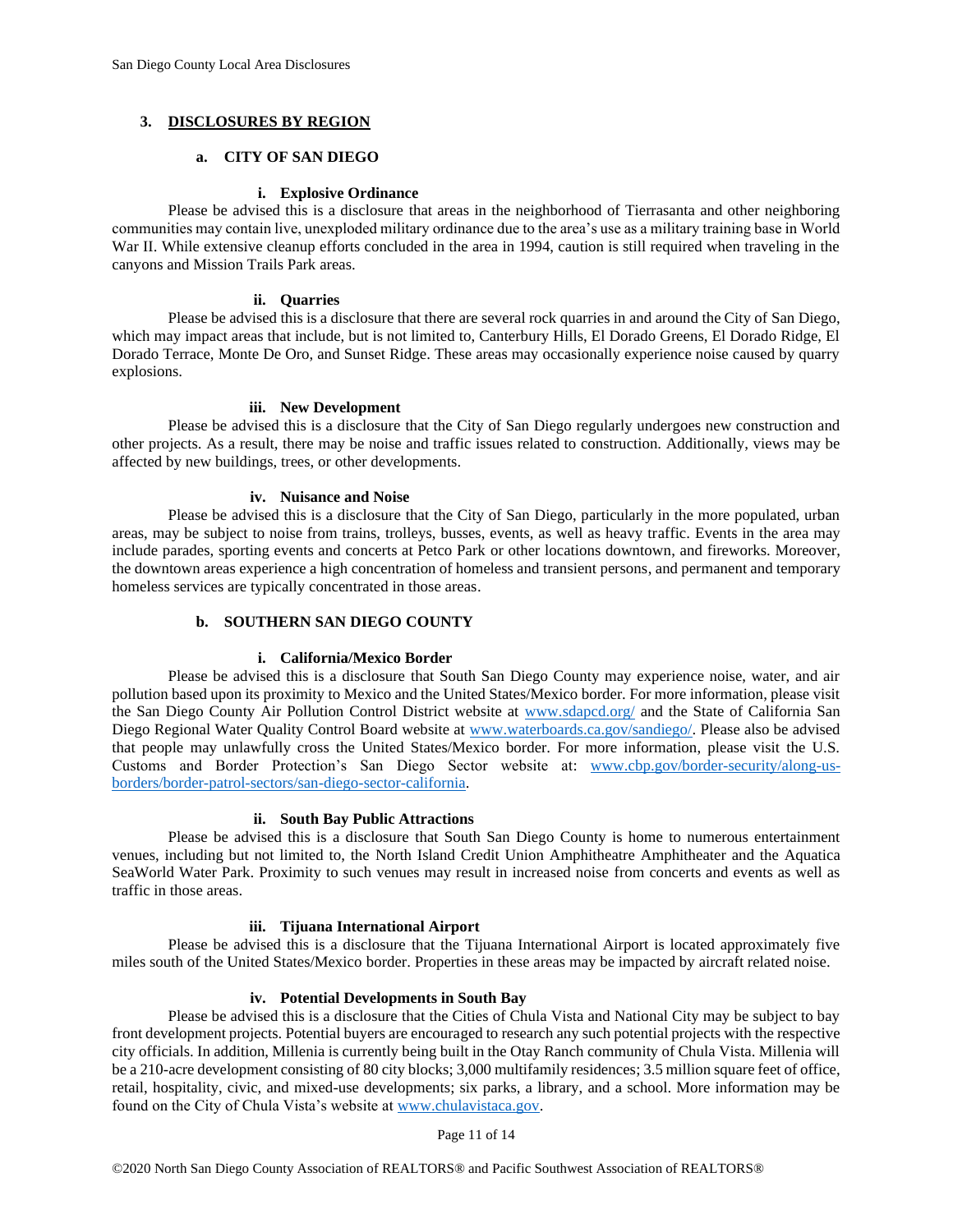#### **c. NORTHERN AND INLAND SAN DIEGO COUNTY**

#### **i. Quarries**

<span id="page-11-1"></span><span id="page-11-0"></span>Please be advised this is a disclosure that there are several rock quarries in and around the County of San Diego, which may impact areas that include, but is not limited to, Rosemary's Mountain Quarry near the San Luis Rey River in Fallbrook. These areas may occasionally experience noise caused by quarry explosions.

#### **ii. Farm/Agriculture Use of Areas – Odors**

<span id="page-11-2"></span>Please be advised this is a disclosure that Northern and Inland San Diego County is home to numerous farms and other agricultural, ranch, dairy, and livestock enterprises. Due to this, properties in these areas may experience odors and other atmospheric conditions related to the agriculture, ranch, dairy and livestock enterprises in the area.

## **iii. Escondido – Chatham Brothers Barrel Yard – Hazardous Waste Site**

<span id="page-11-3"></span>Please be advised this is a disclosure that Escondido is home to the Chatham Brothers Barrel Yard, which is designated as a hazardous waste site. It is also subject to an ongoing cleanup project. Development in or around this area may require special review and approval. Buyers should research this issue and the proximity to the barrel yard with the appropriate authorities.

## **iv. Fairbanks Ranch**

<span id="page-11-4"></span>Please be advised this is a disclosure that Fairbanks Ranch is a private community, which is subject to By-Laws and Covenants, Conditions, and Restrictions through its HOA. Fairbanks Ranch also has several easement and common areas throughout the community which may affect a property. Fairbanks Ranch has also had soils issues due to its fill, which may need to be investigated. Lastly, Fairbanks Ranch is home to an Equestrian Center. Future plans for the vicinity as well as its use may impact the value of a property.

#### **v. Fallbrook Public Utilities District and Rainbow Municipal Water District**

<span id="page-11-5"></span>Please be advised this is a disclosure that when purchasing a property that is within the Fallbrook Public Utilities District or the Rainbow Municipal Water District, it is possible that delinquent or otherwise unpaid fees may be assessed to you. However, the districts will accept payments of all delinquent utilities through escrow. To determine whether utilities fees are owed on a prospective property and to arrange payment, the buyer may contact the Fallbrook Public Utilities District at: [www.fpud.com,](http://www.fpud.com/) or call (760) 728-1125. The buyer may contact the Rainbow Municipal Water District at: [www.rainbowmwd.com/,](http://www.rainbowmwd.com/) or call (760) 728-1178.

#### **vi. Ramona Airport – Explosive Ordinance**

<span id="page-11-6"></span>Please be advised this is a disclosure that the area which includes and surrounds the Ramona Airport has been used by the military in prior decades for the detonation of ordinance. Live unexploded ordinance has been found in the area in the past and more may exist. Buyers and Sellers are encouraged and instructed to use caution when traveling through this area.

## **d. EASTERN SAN DIEGO COUNTY**

#### **i. City of El Cajon/Fletcher Hills - Ancient Slide Area**

<span id="page-11-8"></span><span id="page-11-7"></span>Please be advised this is a disclosure that that the areas of the Fletcher Hills neighborhood of El Cajon have been designated as an ancient slide area and may suffer from soils issues, which may limit development or modifications and affect the value of properties. Inspection by a licensed professional is recommended to determine the structural integrity of any given property. For more information, please review your Statewide Buyer and Seller Advisory provided by your agent and/or broker.

## **e. COASTAL SAN DIEGO COUNTY**

## **i. California Coastal Commission**

<span id="page-11-10"></span><span id="page-11-9"></span>Please be advised this is a disclosure this is a disclosure that construction and development of property at or near the coast, protected waterways, and coastal habitats of San Diego County may be subject to the jurisdiction and regulation of the California Coastal Commission. The development of any beachfront property may also be impacted

## Page 12 of 14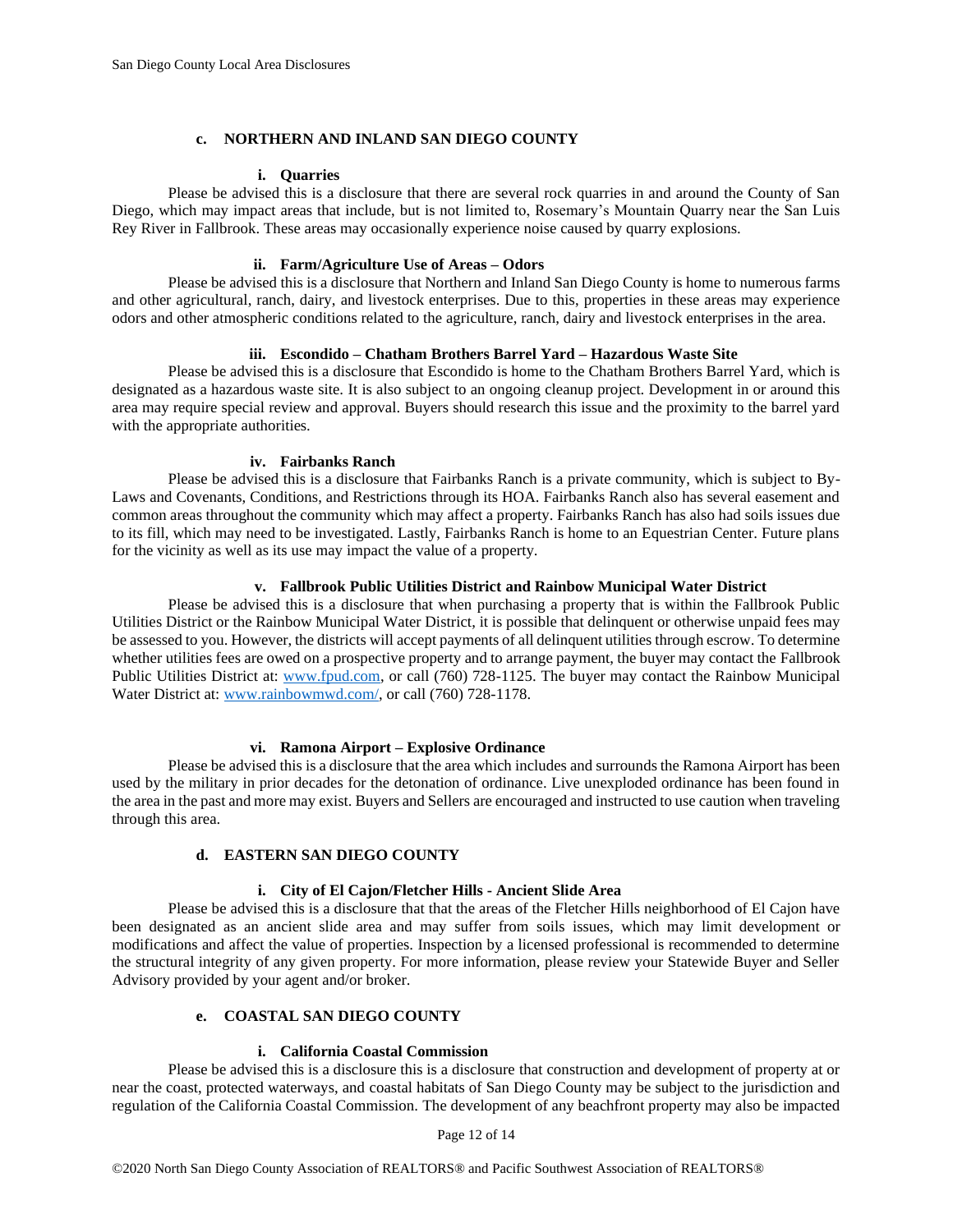by the determination of mean high tides lines in relation to the boundary lines. For further information, please contact the California Coastal Commission at [www.coastal.ca.gov.](http://www.coastal.ca.gov/)

## **ii. Views of Coastal Properties**

<span id="page-12-0"></span>Please be advised this is a disclosure that many coastal properties in San Diego County are subject to restrictions regarding development and/or height of construction that may impact other property's views. If no such restrictions exist, it is possible that the prospective property is subject to view restrictions by development in the future. If views or development of a property are concerns for any potential buyer, that buyer is encouraged to contact the appropriate city or county authority to determine the existence and extend of such restrictions.

### **iii. Coronado Island**

<span id="page-12-1"></span>Please be advised this is a disclosure that Coronado contains several military bases which may contain conventional and nuclear weapons. For more information on Naval Base Coronado, please visit: [www.cnic.navy.mil/regions/cnrsw/installations/navbase\\_coronado.html.](http://www.cnic.navy.mil/regions/cnrsw/installations/navbase_coronado.html) Furthermore, the City of Coronado has implemented restrictions on development, zoning and has imposed a historic demolition ordinance to significantly limit the ability to modify or demolish structures over 75 years and develop new structures. Buyers are urged to consult with the City and necessary professionals if development or modification is contemplated.